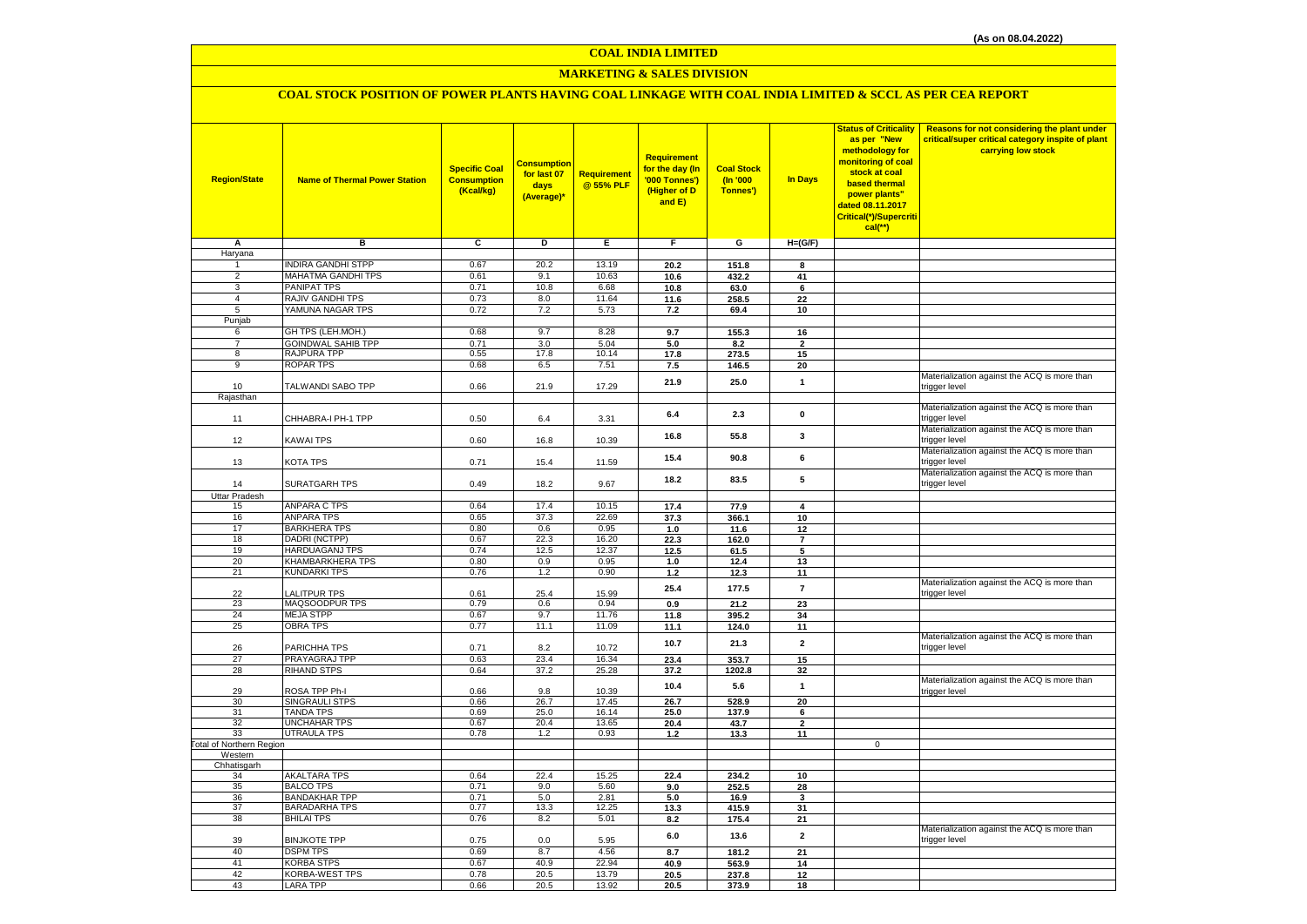### **MARKETING & SALES DIVISION**

### **COAL STOCK POSITION OF POWER PLANTS HAVING COAL LINKAGE WITH COAL INDIA LIMITED & SCCL AS PER CEA REPORT**

| <b>Region/State</b>                | <b>Name of Thermal Power Station</b>       | <b>Specific Coal</b><br><b>Consumption</b><br>(Kcal/kg) | <b>Consumption</b><br>for last 07<br>days<br>(Average)* | <b>Requirement</b><br>@ 55% PLF | Requirement<br>for the day (In<br>'000 Tonnes')<br>(Higher of D<br>and E) | <b>Coal Stock</b><br>$($ ln '000<br>Tonnes') | <b>In Days</b>                   | <b>Status of Criticality</b><br>as per "New<br>methodology for<br>monitoring of coal<br>stock at coal<br>based thermal<br>power plants"<br>dated 08.11.2017<br>Critical(*)/Supercriti<br>$cal$ (**) | Reasons for not considering the plant under<br>critical/super critical category inspite of plant<br>carrying low stock |
|------------------------------------|--------------------------------------------|---------------------------------------------------------|---------------------------------------------------------|---------------------------------|---------------------------------------------------------------------------|----------------------------------------------|----------------------------------|-----------------------------------------------------------------------------------------------------------------------------------------------------------------------------------------------------|------------------------------------------------------------------------------------------------------------------------|
| Α                                  | в                                          | С                                                       | D                                                       | Е                               | F.                                                                        | G                                            | $H=(G/F)$                        |                                                                                                                                                                                                     |                                                                                                                        |
| 44                                 | <b>VAWAPARA TPP</b>                        | 0.79                                                    | 0.1                                                     | 6.28                            | 6.3                                                                       | 1.6                                          | 0                                |                                                                                                                                                                                                     | Materialization against the ACQ is more than<br>trigger level                                                          |
| 45                                 | <b>PATHADI TPP</b>                         | 0.65                                                    |                                                         | 5.18                            | 6.3                                                                       | 110.1                                        | 18                               |                                                                                                                                                                                                     |                                                                                                                        |
| 46                                 | SIPAT STPS                                 | 0.68                                                    | 6.3<br>26.3                                             | 26.62                           | 26.6                                                                      | 622.6                                        | 23                               |                                                                                                                                                                                                     |                                                                                                                        |
| 47                                 | <b>TAMNAR TPP</b>                          | 0.84                                                    | 33.8                                                    | 26.52                           | 33.8                                                                      | 135.4                                        | 4                                |                                                                                                                                                                                                     | Materialization against the ACQ is more than<br>trigger level                                                          |
|                                    |                                            |                                                         |                                                         |                                 | 20.8                                                                      | 217.3                                        | 10                               |                                                                                                                                                                                                     | Materialization against the ACQ is more than                                                                           |
| 48<br>Gujarat                      | <b>JCHPINDA TPP</b>                        | 0.75                                                    | 20.8                                                    | 14.22                           |                                                                           |                                              |                                  |                                                                                                                                                                                                     | trigger level                                                                                                          |
|                                    |                                            |                                                         |                                                         |                                 | 9.3                                                                       | 131.5                                        | 14                               |                                                                                                                                                                                                     | Materialization against the ACQ is more than                                                                           |
| 49                                 | <b>GANDHI NAGAR TPS</b>                    | 0.69                                                    | 9.3<br>4.6                                              | 5.71                            |                                                                           |                                              |                                  |                                                                                                                                                                                                     | trigger level                                                                                                          |
| 50                                 | SABARMATI (D-F STATIONS)                   | 0.57                                                    |                                                         | 2.74                            | 4.6                                                                       | 38.2                                         | #REF!                            |                                                                                                                                                                                                     | Materialization against the ACQ is more than                                                                           |
| 51                                 | <b>JKAI TPS</b>                            | 0.67                                                    | 15.1                                                    | 9.85                            | 15.1                                                                      | 85.5                                         | 6                                |                                                                                                                                                                                                     | trigger level<br>Materialization against the ACQ is more than                                                          |
| 52<br>Madhya Pradesh               | <b>WANAKBORI TPS</b>                       | 0.67                                                    | 29.2                                                    | 20.22                           | 29.2                                                                      | 69.2                                         | $\mathbf{2}$                     |                                                                                                                                                                                                     | trigger level                                                                                                          |
| 53                                 | AMARKANTAK EXT TPS                         | 0.65                                                    | 2.7                                                     | 1.80                            | 2.7                                                                       | 47.8                                         | 18                               |                                                                                                                                                                                                     |                                                                                                                        |
| 54                                 | <b>ANUPPUR TPP</b>                         | 0.65                                                    | 17.0                                                    | 10.31                           | 17.0                                                                      | 332.0                                        | 20                               |                                                                                                                                                                                                     |                                                                                                                        |
| 55                                 | <b>BINA TPS</b>                            | 0.74                                                    | 7.4                                                     | 4.88                            | 7.4                                                                       | 40.8                                         | 5                                |                                                                                                                                                                                                     |                                                                                                                        |
| 56                                 | GADARWARA TPP                              | 0.66                                                    | 20.7                                                    | 13.93                           | 20.7                                                                      | 62.1                                         | $\mathbf 3$                      |                                                                                                                                                                                                     | Materialization against the ACQ is more than<br>trigger level                                                          |
| 57                                 | KHARGONE STPP                              | 0.60                                                    | 9.8                                                     | 10.45                           | 10.4                                                                      | 199.2                                        | 19                               |                                                                                                                                                                                                     | Materialization against the ACQ is more than<br>trigger level                                                          |
| 58                                 | SANJAY GANDHI TPS                          | 0.82                                                    | 15.3                                                    | 14.57                           | 15.3                                                                      | 28.8                                         | $\overline{2}$                   |                                                                                                                                                                                                     | Non payment of dues                                                                                                    |
| 59                                 | SATPURA TPS                                | 0.67                                                    | 7.5                                                     | 11.79                           | 11.8                                                                      | 29.8                                         | 3                                |                                                                                                                                                                                                     | Non Payment of Dues                                                                                                    |
| 60                                 | <b>SEIONI TPP</b><br>SHREE SINGAJI TPP     | 0.64<br>0.71                                            | 9.9                                                     | 5.06<br>23.50                   | 9.9                                                                       | 99.6                                         | 10                               |                                                                                                                                                                                                     | Non Payment of Dues                                                                                                    |
| 61<br>62                           | <b>VINDHYACHAL STPS</b>                    | 0.69                                                    | 25.6<br>62.5                                            | 43.60                           | 25.6<br>62.5                                                              | 120.0<br>1598.6                              | 5<br>26                          |                                                                                                                                                                                                     |                                                                                                                        |
| Maharashtra                        |                                            |                                                         |                                                         |                                 |                                                                           |                                              |                                  |                                                                                                                                                                                                     |                                                                                                                        |
|                                    |                                            |                                                         |                                                         |                                 | 17.7                                                                      | 56.1                                         | 3                                |                                                                                                                                                                                                     | Materialization against the ACQ is more than                                                                           |
| 63                                 | <b>AMRAVATI TPS</b>                        | 0.62                                                    | 17.7                                                    | 11.07                           |                                                                           |                                              |                                  |                                                                                                                                                                                                     | trigger level<br>Non payment of dues                                                                                   |
| 64<br>65                           | <b>BHUSAWAL TPS</b><br><b>BUTIBORI TPP</b> | 0.72<br>0.67                                            | 15.6<br>0.0                                             | 11.44<br>5.31                   | 15.6                                                                      | 36.3                                         | $\mathbf{2}$                     |                                                                                                                                                                                                     |                                                                                                                        |
| 66                                 | CHANDRAPUR(MAHARASHTRA) STPS               | 0.78                                                    | 41.9                                                    | 30.17                           | 5.3<br>41.9                                                               | 59.7<br>324.3                                | 11<br>$\overline{\mathbf{8}}$    |                                                                                                                                                                                                     | Non payment of dues                                                                                                    |
|                                    |                                            |                                                         |                                                         |                                 |                                                                           |                                              |                                  |                                                                                                                                                                                                     | Materialization against the ACQ is more than                                                                           |
| 67                                 | DAHANU TPS                                 | 0.62                                                    | 6.1                                                     | 4.09                            | 6.1                                                                       | 3.9                                          | $\mathbf{1}$                     |                                                                                                                                                                                                     | trigger level                                                                                                          |
| 68                                 | DHARIWAL TPP                               | 0.67                                                    | 8.4                                                     | 5.34                            | 8.4                                                                       | 80.0                                         | 9                                |                                                                                                                                                                                                     | Materialization against the ACQ is more than<br>trigger level<br>Materialization against the ACQ is more than          |
| 69                                 | <b>GMR WARORA TPS</b>                      | 0.67                                                    | 7.1                                                     | 5.29                            | 7.1                                                                       | 35.8                                         | 5                                |                                                                                                                                                                                                     | trigger level                                                                                                          |
| 70                                 | <b>KHAPARKHEDA TPS</b>                     | 0.89                                                    | 22.2                                                    | 15.72<br>22.08                  | 22.2                                                                      | 157.3                                        | $\overline{7}$                   |                                                                                                                                                                                                     | Non payment of dues                                                                                                    |
| 71<br>72                           | <b>KORADI TPS</b><br><b>MAUDA TPS</b>      | 0.76<br>0.70                                            | 26.4<br>35.7                                            | 21.29                           | 26.4<br>35.7                                                              | 43.1<br>56.8                                 | $\overline{2}$<br>$\overline{2}$ |                                                                                                                                                                                                     |                                                                                                                        |
| 73                                 | <b>NASIK TPS</b>                           | 0.81                                                    | 6.8                                                     | 6.72                            | $\bf6.8$                                                                  | 20.0                                         | 3                                |                                                                                                                                                                                                     | Non payment of dues                                                                                                    |
| 74                                 | <b>PARAS TPS</b>                           | 0.74                                                    | 7.7                                                     | 4.90                            | 7.7                                                                       | 35.9                                         | 5                                |                                                                                                                                                                                                     | Non payment of dues                                                                                                    |
| 75                                 | <b>PARLITPS</b>                            | 0.67                                                    | 8.4                                                     | 6.65                            | 8.4                                                                       | 18.3                                         | $\overline{2}$                   |                                                                                                                                                                                                     | Non payment of dues                                                                                                    |
| 76                                 | <b>SOLAPUR STPS</b>                        | 0.56                                                    | 13.9                                                    | 9.73                            | 13.9                                                                      | 40.3                                         | 3                                |                                                                                                                                                                                                     | Materialization against the ACQ is more than<br>trigger level                                                          |
| 77                                 | <b>TIRORA TPS</b>                          | 0.66                                                    | 46.4                                                    | 28.73                           | 46.4                                                                      | 207.2                                        | $\overline{\mathbf{4}}$          |                                                                                                                                                                                                     | Materialization against the ACQ is more than<br>trigger level                                                          |
| 78                                 | WARDHA WARORA TPP                          | 0.66                                                    | 6.1                                                     | 4.71                            | 6.1                                                                       | 144.6                                        | 24                               |                                                                                                                                                                                                     |                                                                                                                        |
| otal of Western Region<br>Southern |                                            |                                                         |                                                         |                                 |                                                                           |                                              |                                  | $\mathbf 0$                                                                                                                                                                                         |                                                                                                                        |
| Andhra Pradesh                     |                                            |                                                         |                                                         |                                 |                                                                           |                                              |                                  |                                                                                                                                                                                                     |                                                                                                                        |
| 79                                 | DAMODARAM SANJEEVAIAH TPS                  | 0.66                                                    | 14.1                                                    | 13.85                           | 14.1                                                                      | 64.3                                         | 5                                |                                                                                                                                                                                                     | Materialization against the ACQ is more than<br>trigger level                                                          |
| 80                                 | Dr. N.TATA RAO TPS                         | 0.77                                                    | 30.1                                                    | 17.90                           | 30.1                                                                      | 23.4                                         | $\mathbf{1}$                     |                                                                                                                                                                                                     | Materialization against the ACQ is more than<br>trigger level                                                          |
| 81                                 | PAINAMPURAM TPP                            | 0.59                                                    | 16.9                                                    | 10.21                           | 16.9                                                                      | 138.8                                        | 8                                |                                                                                                                                                                                                     |                                                                                                                        |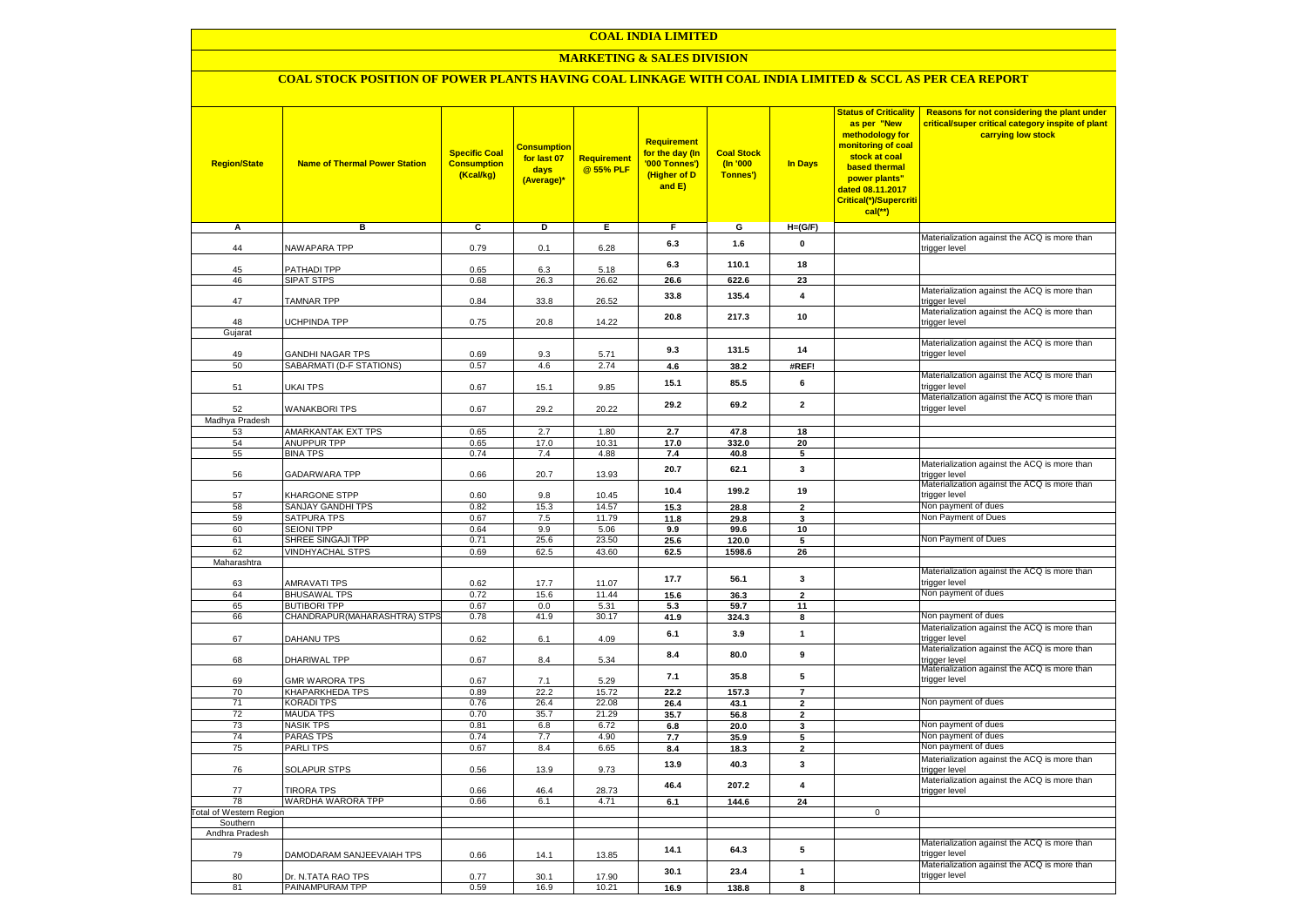### **MARKETING & SALES DIVISION**

# **COAL STOCK POSITION OF POWER PLANTS HAVING COAL LINKAGE WITH COAL INDIA LIMITED & SCCL AS PER CEA REPORT**

| <b>Region/State</b>             | <b>Name of Thermal Power Station</b>               | <b>Specific Coal</b><br><b>Consumption</b><br>(Kcal/kg) | <b>Consumption</b><br>for last 07<br>days<br>(Average)* | <b>Requirement</b><br>@ 55% PLF | <b>Requirement</b><br>for the day (In<br>'000 Tonnes')<br>(Higher of D<br>and E) | <b>Coal Stock</b><br>$($ ln '000<br>Tonnes') | In Days                 | <b>Status of Criticality</b><br>as per "New<br>methodology for<br>monitoring of coal<br>stock at coal<br>based thermal<br>power plants"<br>dated 08.11.2017<br>Critical(*)/Supercriti<br>$cal$ (**) | Reasons for not considering the plant under<br>critical/super critical category inspite of plant<br>carrying low stock |
|---------------------------------|----------------------------------------------------|---------------------------------------------------------|---------------------------------------------------------|---------------------------------|----------------------------------------------------------------------------------|----------------------------------------------|-------------------------|-----------------------------------------------------------------------------------------------------------------------------------------------------------------------------------------------------|------------------------------------------------------------------------------------------------------------------------|
| A                               | в                                                  | c                                                       | D                                                       | Е                               | F.                                                                               | G                                            | $H=(G/F)$               |                                                                                                                                                                                                     |                                                                                                                        |
| 82                              | RAYALASEEMA TPS                                    | 0.76                                                    | 20.5                                                    | 16.60                           | 20.5                                                                             | 9.5                                          | $\pmb{0}$               |                                                                                                                                                                                                     | Materialization against the ACQ is more than<br>trigger level                                                          |
| 83                              | SIMHADRI                                           | 0.78                                                    | 31.9                                                    | 20.54                           | 31.9                                                                             | 261.8                                        | 8                       |                                                                                                                                                                                                     |                                                                                                                        |
|                                 |                                                    |                                                         |                                                         |                                 |                                                                                  |                                              |                         |                                                                                                                                                                                                     | Materialization against the ACQ is more than                                                                           |
| 84                              | <b>SGPL TPP</b>                                    | 0.53                                                    | 15.1                                                    | 9.26                            | 15.1                                                                             | 5.7                                          | $\pmb{0}$               |                                                                                                                                                                                                     | trigger level                                                                                                          |
| 85                              | <b>VIZAG TPP</b>                                   | 0.67                                                    | 5.8                                                     | 9.20                            | 9.2                                                                              | 34.2                                         | $\overline{\mathbf{4}}$ |                                                                                                                                                                                                     |                                                                                                                        |
| Karnataka                       |                                                    |                                                         |                                                         |                                 |                                                                                  |                                              |                         |                                                                                                                                                                                                     | Materialization against the ACQ is more than                                                                           |
| 86                              | <b>BELLARY TPS</b>                                 | 0.63                                                    | 15.4                                                    | 14.23                           | 15.4                                                                             | 7.2                                          | $\pmb{0}$               |                                                                                                                                                                                                     | trigger level                                                                                                          |
| 87                              | KUDGI STPP                                         | 0.63                                                    | 23.6                                                    | 19.90                           | 23.6                                                                             | 68.8                                         | 3                       |                                                                                                                                                                                                     | Materialization against the ACQ is more than<br>trigger level                                                          |
| 88                              | <b>RAICHUR TPS</b>                                 | 0.66                                                    | 15.9                                                    | 14.98                           | 15.9                                                                             | 46.4                                         | $\mathbf{3}$            |                                                                                                                                                                                                     | Materialization against the ACQ is more than<br>trigger level                                                          |
|                                 |                                                    |                                                         |                                                         |                                 | 14.6                                                                             | 19.1                                         | $\mathbf{1}$            |                                                                                                                                                                                                     | Materialization against the ACQ is more than                                                                           |
| 89<br><b>Tamil Nadu</b>         | <b>YERMARUS TPP</b>                                | 0.62                                                    | 14.6                                                    | 13.09                           |                                                                                  |                                              |                         |                                                                                                                                                                                                     | trigger level                                                                                                          |
|                                 |                                                    |                                                         |                                                         |                                 | 12.7                                                                             | 9.1                                          | $\mathbf{1}$            |                                                                                                                                                                                                     | Materialization against the ACQ is more than                                                                           |
| 90                              | <b>METTUR TPS</b>                                  | 0.81                                                    | 12.7                                                    | 8.98                            |                                                                                  |                                              |                         |                                                                                                                                                                                                     | trigger level                                                                                                          |
| 91                              | METTUR TPS - II                                    | 0.78                                                    | 7.3                                                     | 6.16                            | 7.3                                                                              | 40.7                                         | 6                       |                                                                                                                                                                                                     | Materialization against the ACQ is more than<br>trigger level                                                          |
| 92                              | <b>VORTH CHENNAI TPS</b>                           | 0.82                                                    | 27.4                                                    | 19.78                           | 27.4                                                                             | 70.7                                         | 3                       |                                                                                                                                                                                                     | Materialization against the ACQ is more than<br>trigger level                                                          |
| 93                              | <b>TUTICORIN TPS</b>                               | 0.96                                                    | 9.2                                                     | 13.31                           | 13.3                                                                             | 0.5                                          | $\mathbf 0$             |                                                                                                                                                                                                     | Materialization against the ACQ is more than<br>trigger level                                                          |
| 94                              | <b>VALLUR TPP</b>                                  | 0.72                                                    | 24.3                                                    | 14.26                           | 24.3                                                                             | 148.8                                        | $6\overline{6}$         |                                                                                                                                                                                                     |                                                                                                                        |
| Telangana                       |                                                    |                                                         |                                                         |                                 |                                                                                  |                                              |                         |                                                                                                                                                                                                     |                                                                                                                        |
| 95                              | <b>BHADRADRI TPP</b>                               | 0.69                                                    | 14.1                                                    | 9.83                            | 14.1                                                                             | 100.3                                        | $\overline{7}$          |                                                                                                                                                                                                     |                                                                                                                        |
| 96                              | KAKATIYA TPS                                       | 0.57                                                    | 9.8                                                     | 8.33                            | 9.8                                                                              | 130.2                                        | 13                      |                                                                                                                                                                                                     |                                                                                                                        |
| 97                              | KOTHAGUDEM TPS (NEW)                               | 0.64                                                    | 15.0                                                    | 8.46                            | 15.0                                                                             | 87.2                                         | 6                       |                                                                                                                                                                                                     |                                                                                                                        |
| 98<br>99                        | KOTHAGUDEM TPS (STAGE-7)<br><b>RAMAGUNDEM STPS</b> | 0.50<br>0.62                                            | 8.9<br>30.1                                             | 5.23<br>21.33                   | 8.9<br>30.1                                                                      | 68.9<br>232.1                                | 8<br>8                  |                                                                                                                                                                                                     |                                                                                                                        |
| 100                             | <b>RAMAGUNDEM-B TPS</b>                            | 0.77                                                    | 0.8                                                     | 0.64                            | 0.8                                                                              | 8.6                                          | 11                      |                                                                                                                                                                                                     |                                                                                                                        |
| 101                             | <b>SINGARENI TPP</b>                               | 0.58                                                    | 14.8                                                    | 9.12                            | 14.8                                                                             | 132.9                                        | 9                       |                                                                                                                                                                                                     |                                                                                                                        |
| <b>Fotal of Southern Region</b> |                                                    |                                                         |                                                         |                                 |                                                                                  |                                              |                         | $\mathbf 0$                                                                                                                                                                                         |                                                                                                                        |
| Eastern                         |                                                    |                                                         |                                                         |                                 |                                                                                  |                                              |                         |                                                                                                                                                                                                     |                                                                                                                        |
| Bihar<br>102                    | <b>BARAUNI TPS</b>                                 | 0.63                                                    | 4.1                                                     | 5.90                            | 5.9                                                                              | 127.6                                        | 22                      |                                                                                                                                                                                                     |                                                                                                                        |
| 103                             | <b>BARHI</b>                                       | 0.67                                                    | 8.3                                                     | 5.84                            | 8.3                                                                              | 124.2                                        | 15                      |                                                                                                                                                                                                     |                                                                                                                        |
| 104                             | <b>BARH II</b>                                     | 0.67                                                    | 16.7                                                    | 11.67                           | 16.7                                                                             | 248.3                                        | 15                      |                                                                                                                                                                                                     |                                                                                                                        |
| 105                             | KAHALGAON TPS                                      | 0.80                                                    | 27.7                                                    | 24.62                           | 27.7                                                                             | 232.1                                        | 8                       |                                                                                                                                                                                                     | Materialization against the ACQ is more than<br>trigger level                                                          |
| 106                             | MUZAFFARPUR TPS                                    | 0.77                                                    | 5.5                                                     | 3.95                            | 5.5                                                                              | 68.1                                         | 12                      |                                                                                                                                                                                                     | Materialization against the ACQ is more than<br>trigger level                                                          |
| 107                             | <b>NABINAGAR STPP</b>                              | 0.58                                                    | 17.9                                                    | 10.14                           | 17.9                                                                             | 268.4                                        | 15                      |                                                                                                                                                                                                     |                                                                                                                        |
| 108                             | <b>NABINAGAR TPP</b>                               | 0.69                                                    | 14.9                                                    | 9.06                            | 14.9                                                                             | 73.7                                         | 5                       |                                                                                                                                                                                                     |                                                                                                                        |
| Jharkhand                       | BOKARO TPS `A` EXP                                 | 0.57                                                    | 6.3                                                     | 3.78                            | 6.3                                                                              | 258.0                                        | 41                      |                                                                                                                                                                                                     |                                                                                                                        |
| 109<br>110                      | CHANDRAPURA(DVC) TPS                               | 0.61                                                    | 7.2                                                     | 4.06                            | 7.2                                                                              | 155.2                                        | 21                      |                                                                                                                                                                                                     |                                                                                                                        |
| 111                             | JOJOBERA TPS                                       | 0.69                                                    | 3.4                                                     | 2.18                            | 3.4                                                                              | 62.7                                         | 19                      |                                                                                                                                                                                                     |                                                                                                                        |
| 112                             | KODARMA TPP                                        | 0.62                                                    | 13.4                                                    | 8.23                            | 13.4                                                                             | 144.2                                        | 11                      |                                                                                                                                                                                                     |                                                                                                                        |
| 113                             | <b>MAHADEV PRASAD STPP</b>                         | 0.70                                                    | 6.4                                                     | 5.01                            | $6.4\,$                                                                          | 40.0                                         | 6                       |                                                                                                                                                                                                     | Materialization against the ACQ is more than<br>trigger level                                                          |
| 114                             | <b>MAITHON RB TPP</b>                              | 0.64                                                    | 13.3                                                    | 8.89                            | 13.3                                                                             | 312.7                                        | 24                      |                                                                                                                                                                                                     |                                                                                                                        |
| 115                             | TENUGHAT TPS                                       | 0.75                                                    | 5.0                                                     | 4.16                            | 5.0                                                                              | 31.7                                         | 6                       |                                                                                                                                                                                                     | Materialization against the ACQ is more than<br>trigger level                                                          |
| Odisha                          |                                                    |                                                         |                                                         |                                 |                                                                                  |                                              |                         |                                                                                                                                                                                                     |                                                                                                                        |
| 116                             | <b>DARLIPALI STPS</b>                              | 0.71                                                    | 27.9                                                    | 14.95                           | 27.9                                                                             | 369.0                                        | 13                      |                                                                                                                                                                                                     |                                                                                                                        |
| 117<br>118                      | <b>DERANG TPP</b>                                  | 0.70                                                    | 15.0<br>17.2                                            | 11.10<br>19.16                  | 15.0                                                                             | 1215.8                                       | 81                      |                                                                                                                                                                                                     |                                                                                                                        |
|                                 | <b>IB VALLEY TPS</b>                               | 0.83                                                    |                                                         |                                 | 19.2                                                                             | 299.4                                        | 16                      |                                                                                                                                                                                                     | Materialization against the ACQ is more than                                                                           |
| 119                             | KAMALANGA TPS                                      | 0.72                                                    | 17.9                                                    | 10.02                           | 17.9                                                                             | 73.2                                         | $\overline{\mathbf{4}}$ |                                                                                                                                                                                                     | trigger level                                                                                                          |